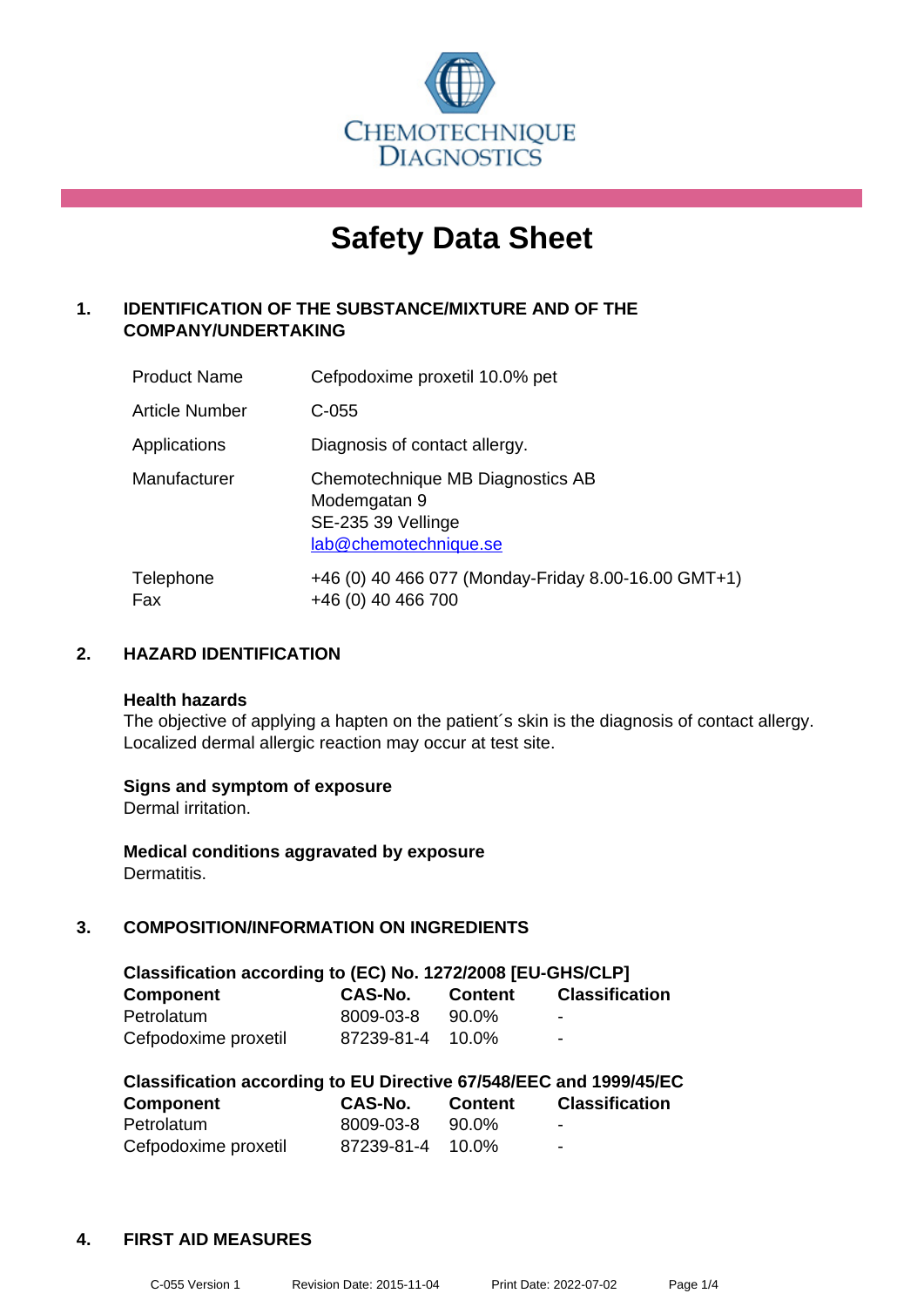#### **Emergency and first aid procedures**

Obtain medical attention.

# **5. FIRE-FIGHTING MEASURES\***

## **Suitable extinguish media**

CO2, powder or water spray. Fight larger fires with water spray or alcohol resistant foam.

## **For safety reasons unsuitable extinguishing agents** Water with full jet.

**Special protective equipment for fire-fighters** Wear self-contained respiratory protective device. Wear fully protective suit.

\*Data is shown for petrolatum only

# **6. ACCIDENTAL RELEASES MEASURES**

**Steps to be taken if material is released or spilled** Contain and place in a closed container.

# **7. HANDLING AND STORAGE**

**Precautions to be taken in handling and storage** Store dark at 5-8°C. Avoid extended exposure to light. FOR EXTERNAL USE ONLY.

# **8. EXPOSURE CONTROLS/PERSONAL PROTECTION**

**Respiratory protection** Not required.

**Ventilation** Local exhaust.

**Protective gloves**

Disposal gloves.

# **Eye protection**

Not required with normal use.

## **Work/Hygienic practices**

Wash hands after each use.

# **9. PHYSICAL AND CHEMICAL PROPERTIES**

Appearance Ivory White Semi Solid Odour **Odourless** 

Melting point\* 50-55° C Flash point\* >100°C

Boiling point\* No data available Self ignition\* Product does not self ignite.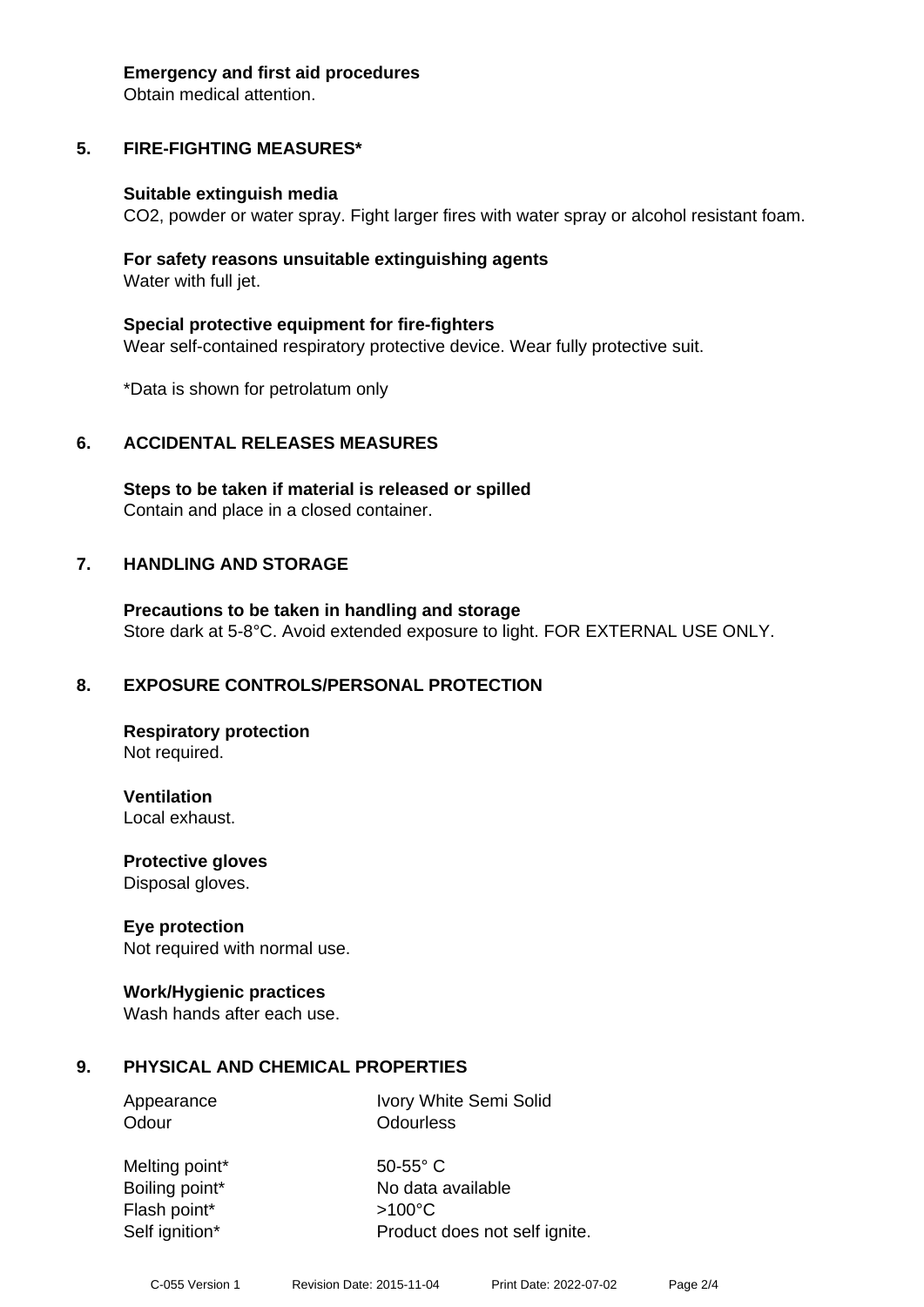Density\* No data available. Solubility in/Miscibility with Water\*

Danger of explosion\* Product does not present an explosion hazard. Insoluble

\*Data is shown for petrolatum only

## **10. STABILITY AND REACTIVITY**

#### **Incompability**

May react with strong oxidizing agents.

## **Stability**

Stable at recommended storage conditions.

## **Hazardous byproducts**

Combustion may generate CO, CO2 and other oxides.

# **Hazardous polymerization**

Will not occur.

## **11. TOXICOLOGICAL INFORMATION**

No data available.

## **12. ECOLOGICAL INFORMATION**

No data available.

## **13. DISPOSAL CONSIDERATIONS**

**Waste disposal method** Comply with federal, state/provincial and local regulation.

## **14. TRANSPORT INFORMATION**

Not dangerous goods.

## **15. REGULATORY INFORMATION**

The classification is according to the latest editions of the EU lists, and extended by company and literature data.

## **16. OTHER INFORMATION**

## **Text of H-statements and R-phrases mentioned in Section 3**

Pharmaceutical quality of tested hapten is confirmed by Chemotechnique Diagnostics according to validated analytical methods. Hapten passed test according to GMP standards.